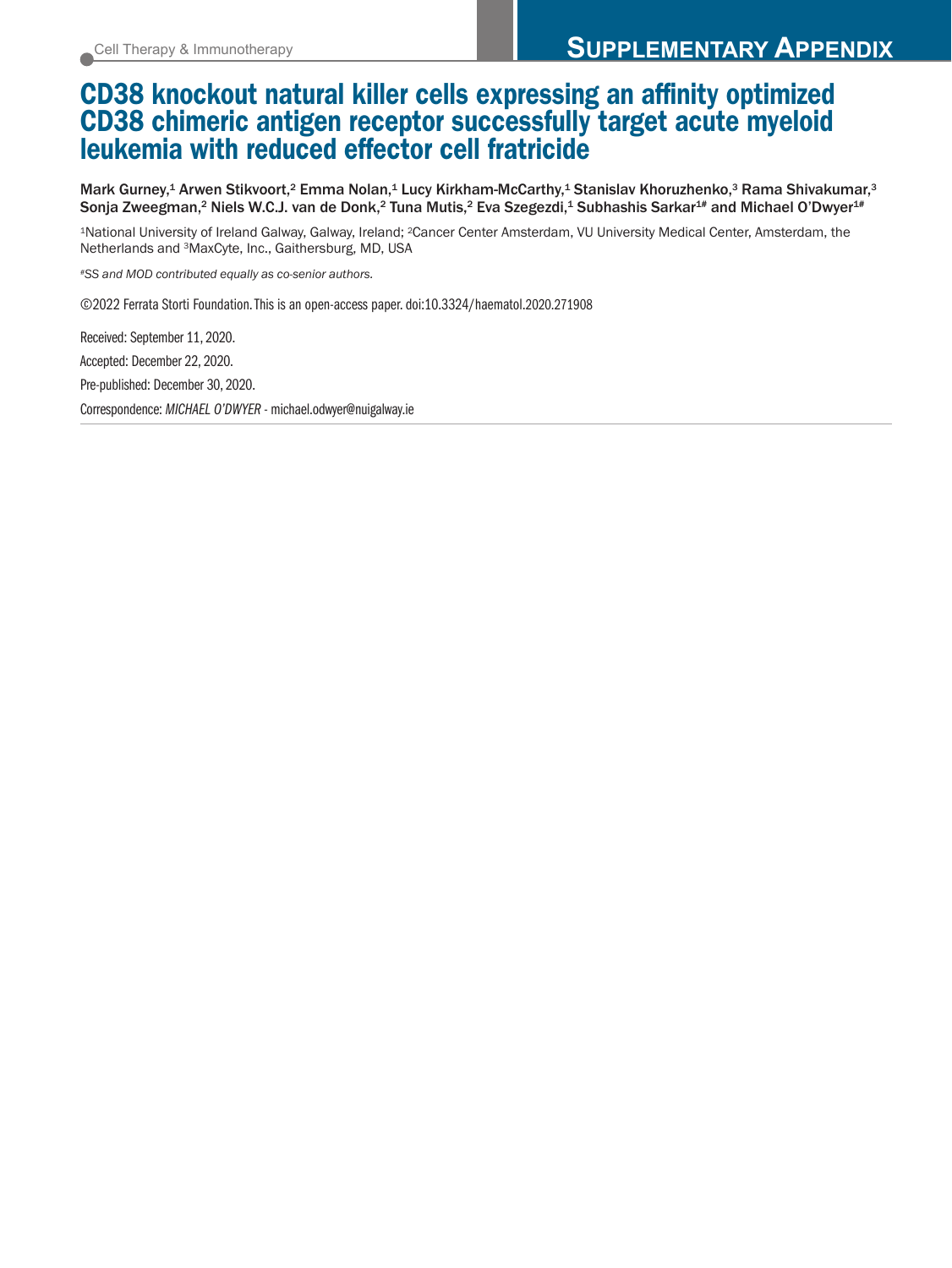

**Figure S1: CD38 expression during natural killer (NK) cell expansion and post day 5 CRISPR/Cas9 knockdown (KD) of CD38 gene. (A)** depicts percentage CD38 positive NK cells. **(B)** Depicts mean flourescence intensity (MFI) of CD38 expression. CD38 assessed by flow cytometry (CD38 FITC), data from one representative NK cell expansion is presented.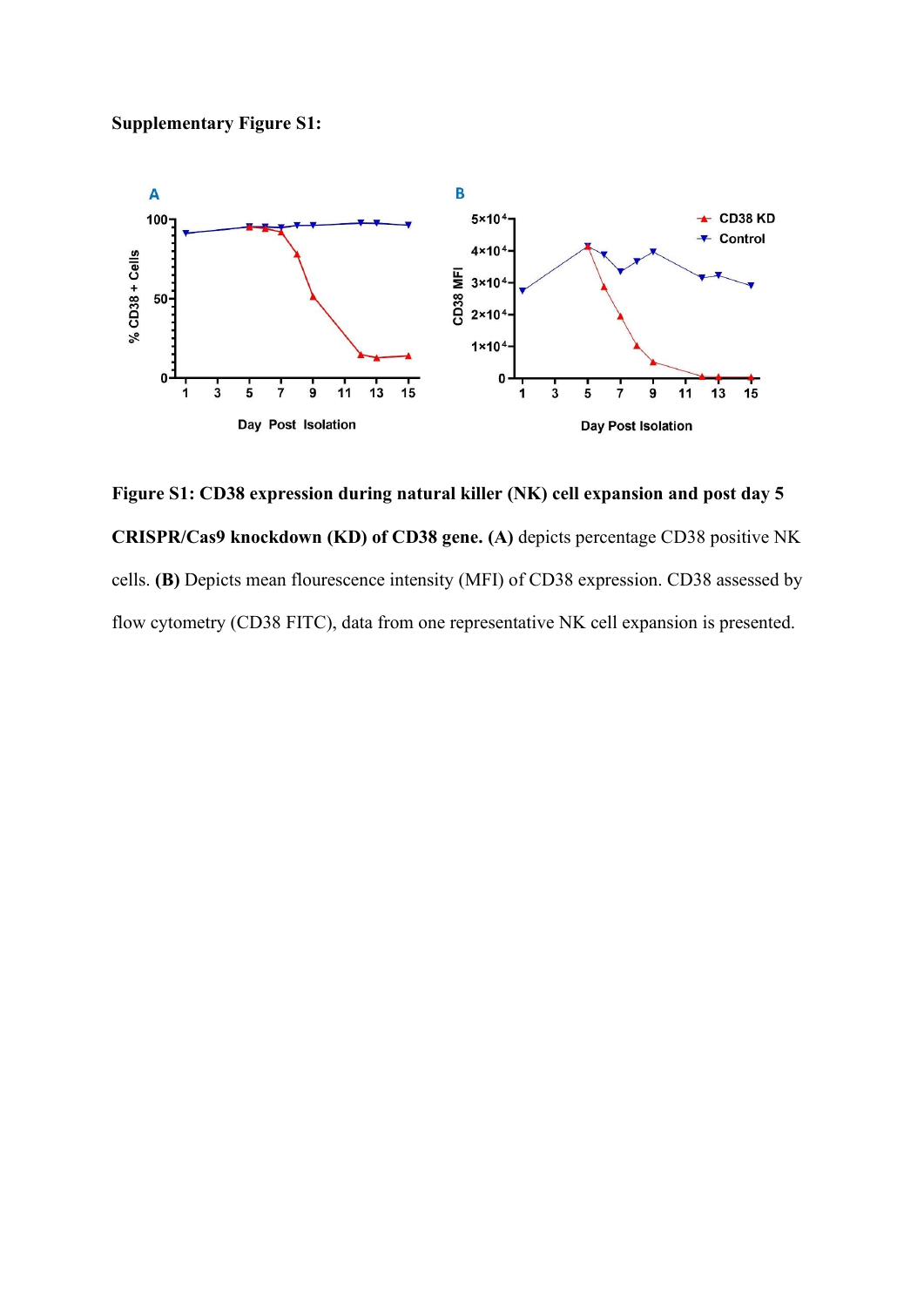## **Supplementary Figure S2:**



**Figure S2: Representative gating strategy in co-culture experiments. (A)** Primary AML samples: Effector cell and bone marrow mononuclear cell (BMMC) populations were identified by application of "Tag-It violet" or "Violet Trace" during assay set up. Initial placement of blast cell gate based upon CD45/SSC was refined by comparison with clinical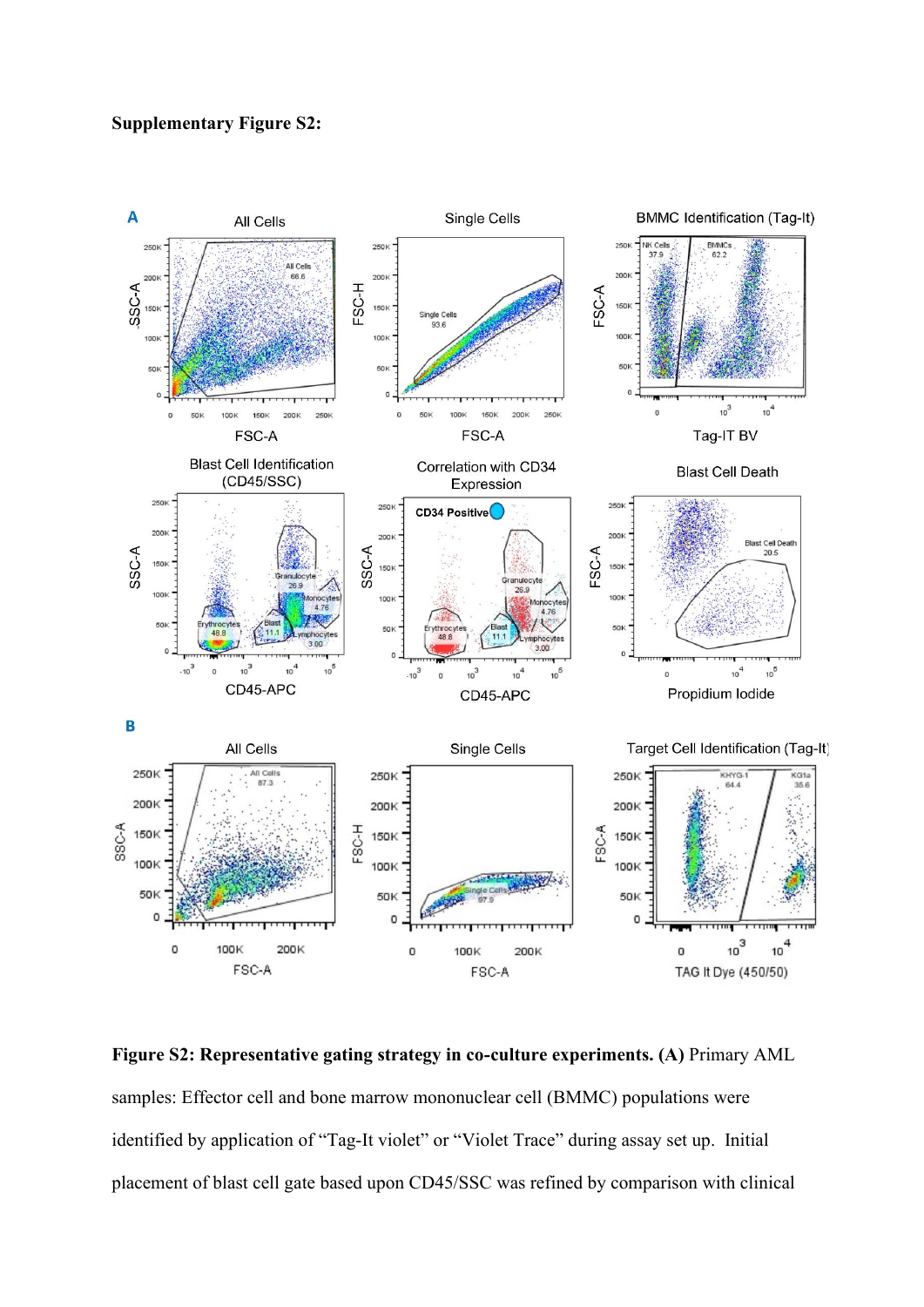flow cytometry data. In this example, CD34-FITC was used to adjust appropriate blast cell gate placement. **(B)** Cell line experiments: Target cell lines were differentiated from effector cell populations in co-culture by the application of "Tag-It violet" or "Violet Trace" during assay set up.